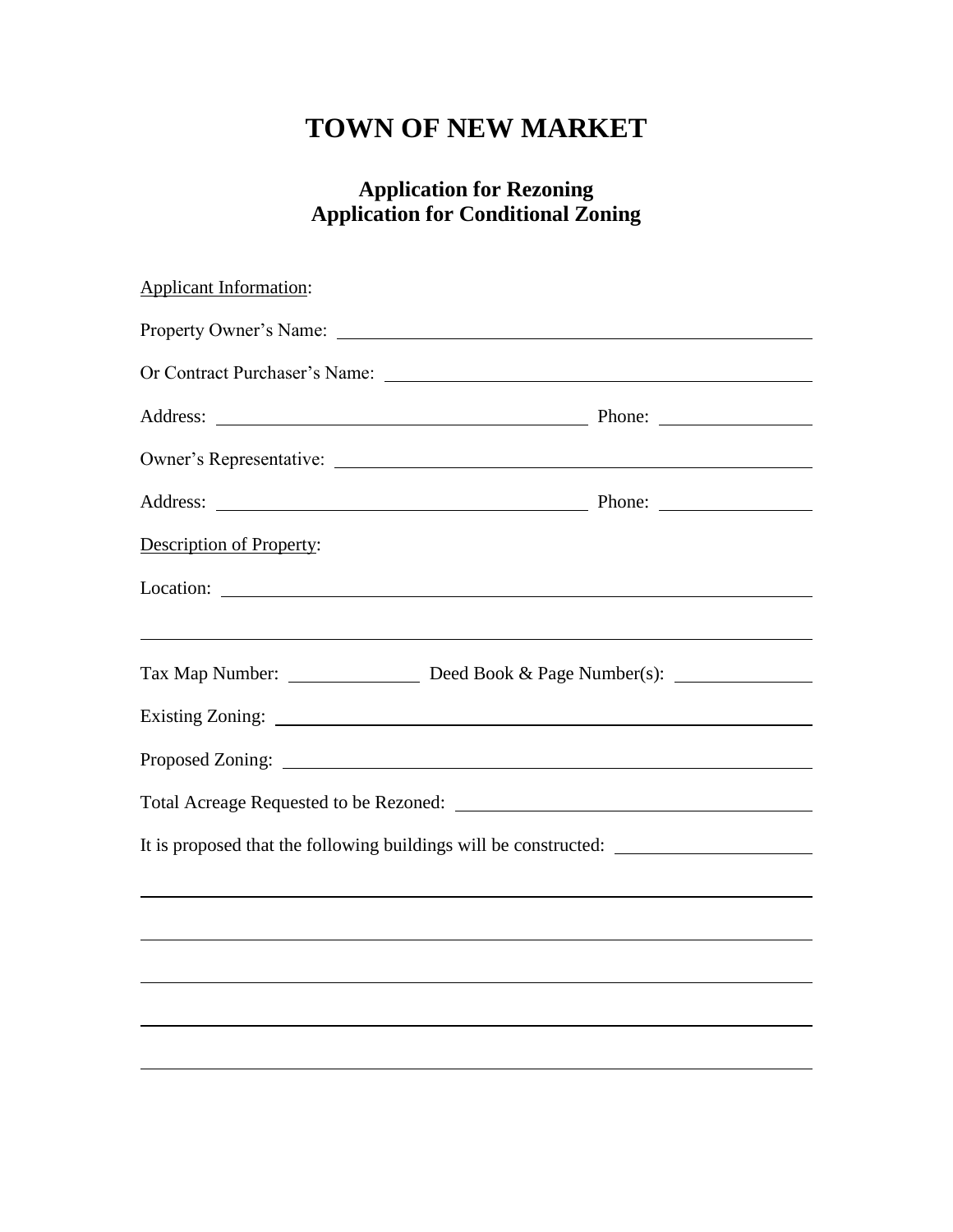| Additional Comments: |  |  |
|----------------------|--|--|
|                      |  |  |
|                      |  |  |
|                      |  |  |
|                      |  |  |
|                      |  |  |
|                      |  |  |
|                      |  |  |

Please attach a sketch plan or survey plat showing the following:

- (A.) Boundaries of the entire property
- (B.) Total area of the property in square feet and acres
- (C.) Location of all existing and proposed structures showing measurements to property lines (including but not limited to lighting, signs, and buildings)
- (D.) Existing and proposed off-street parking, ingress, and egress to property
- (E.) Existing zoning designation and use of subject and adjacent properties

#### Adjacent Property Owners:

Please list the names and addresses of all adjacent property owners, including landowners across any road. (Attach an additional sheet if necessary)